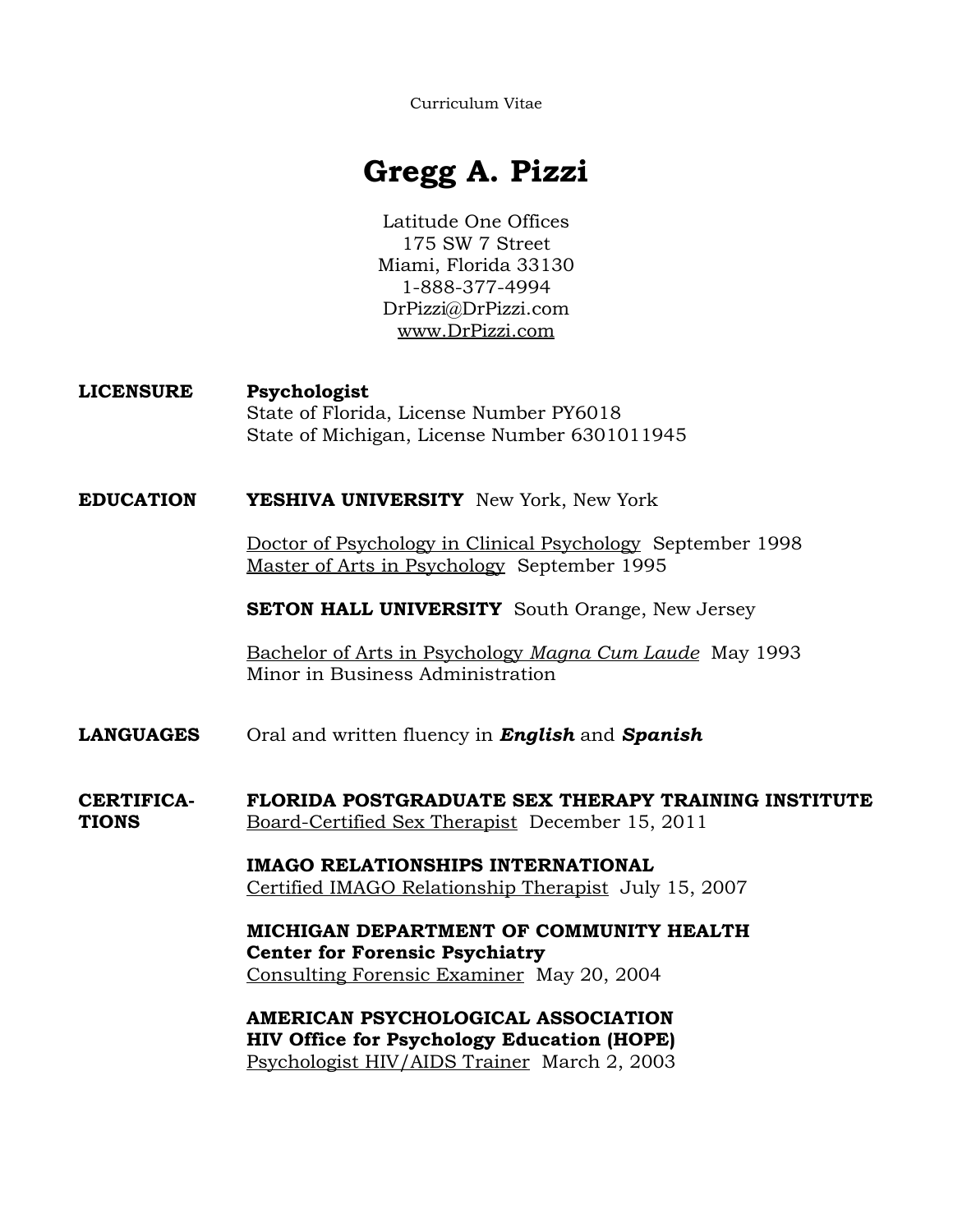#### **CLINICAL****PIZZIPSYC, PLLC** Miami, FL **EXPERIENCE** Independent Professional Practice of Psychology

Director & Licensed Psychologist [*in practice*] 9/98 to present *Performance of all clinical and administrative services of a fullservice healthcare practice both in-person and via telepsychology* 

**CARE RESOURCE COMMUNITY HEALTH CENTERS** Miami, FL Behavioral Health Services

Psychologist 11/16 to 12/19 *Provision of psychological clinical services including evaluation, psychological testing, psychotherapy, sex therapy, and consultation.* 

#### **AETNA, INC.** Hartford, Connecticut **MHNET SPECIALTY SERVICES, LLC** Administrator of Mental Health & Substance Abuse Services

Medical Director 2011 to 2014

*Clinical peer review of mental-health services (psychological testing & therapy) provided to patients by contracted practitioners. Utilizationreview of mental-health and substance-abuse services.* 

#### **STATE OF MICHIGAN DEPARTMENT OF COMMUNITY HEALTH** Ann Arbor, Michigan Center for Forensic Psychiatry

#### Forensic Psychologist 5/03 to 06/06

*Conducted psychological evaluations of legal defendants and issued reports to court system and attorneys. Gave expert testimony as required. Provided specialized treatment to individuals adjudicated Incompetent to Stand Trial (IST) or Not Guilty by Reason of Insanity (NGRI). Coordinated Sexual Offender treatment program, conducting individual and group psychotherapy with inpatients while providing consultation services to inpatient treatment teams.* 

#### **STATE OF MICHIGAN DEPARTMENT OF COMMUNITY HEALTH** Ypsilanti, Michigan Huron Valley Center

#### Psychologist 11/02 to 5/03

*Lead Worker Psychologist; provided psychological services to convicted felons with serious psychiatric illness in maximum-security inpatient setting. Provided leadership & direction for assessment & treatment services offered by staff psychologists, interns, and practicum students to ensure adherence to ethical standards and APA internship requirements. Co-therapist in Sexual Offender treatment program. Presented on Sexual Offender treatment program to staff & clinicians during JCAHO audits.*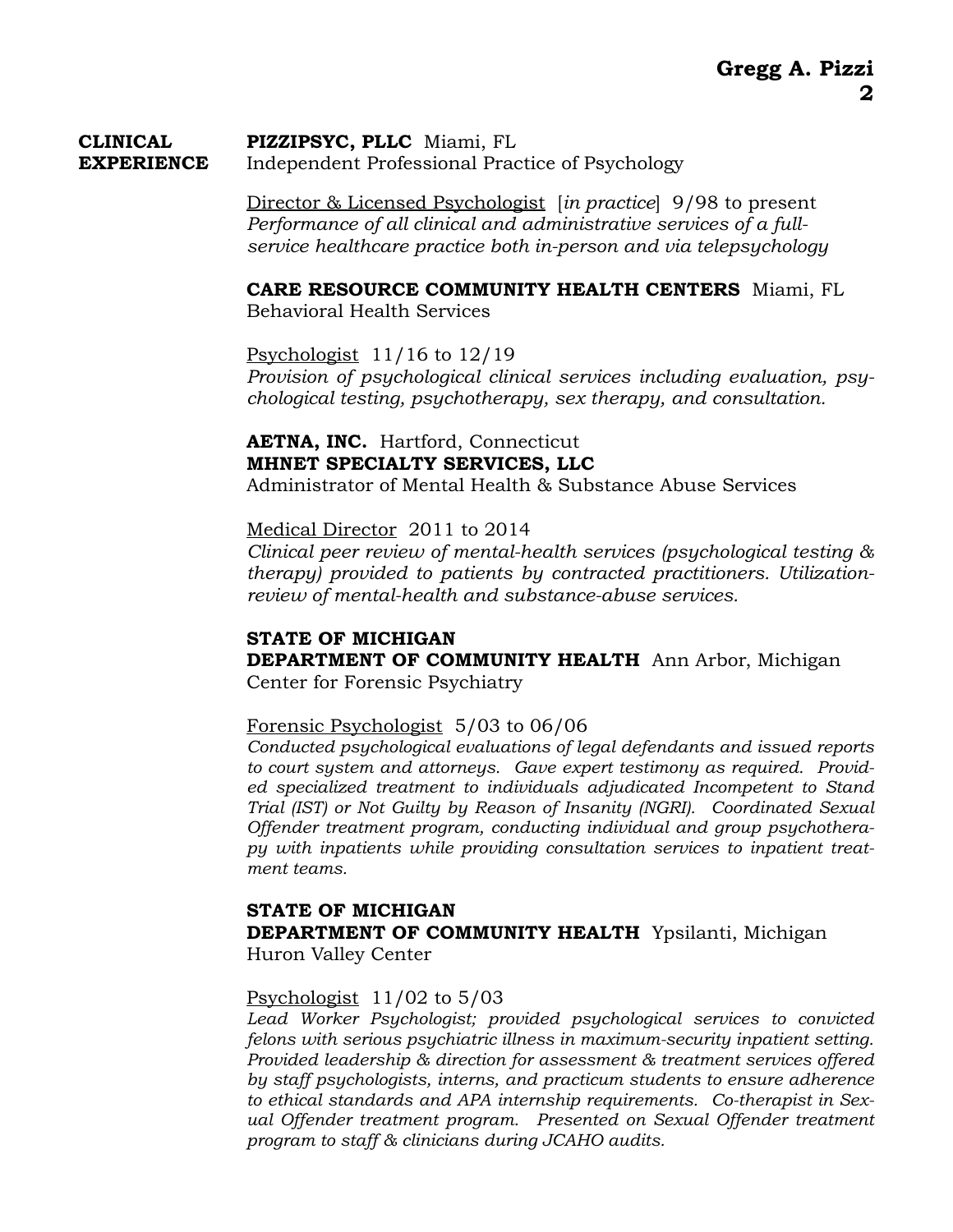#### **CLINICAL VALUE OPTIONS, INC.** Southfield, Michigan **EXPERIENCE** Administrator of Mental Health & Substance Abuse Services (cont.)

#### Senior Care Manager Specialist 9/02 to 11/02

*Clinical Supervisor for public-sector account designed to manage mental health care benefits to recipients of Wayne County funding. Provided clinical & administrative supervision to clinical staff conducting clinical telephone reviews leading to authorization of treatment to provider facilities.* 

#### **UNITED HEALTH GROUP, INC. UNITED BEHAVIORAL HEALTH** Coral Gables, Florida Administrator of Mental Health & Substance Abuse Services

#### Senior Care Manager Specialist 9/99 to 2/02

*Clinical supervision provided to staff conducting utilization-review of mental-health and substance-abuse services. Peer-review of mentalhealth services (psychological testing & therapy) provided by contracted practitioners. Supervision of 24-hour crisis call center for psychiatric emergencies. Coordinator of on-site clinical training.* 

 **CITRUS HEALTH NETWORK, INC. NORTHWEST DADE CENTER, INC.** Hialeah, Florida Residential Intensive Treatment Service (RITS)

#### Psychological Resident 8/98 to 8/99

*Full-time postdoctoral residency in forensic clinical psychology. Oversaw all clinical and administrative procedures on locked inpatient unit for 14 adolescent males with dual diagnosis of Conduct Disorder and other major mental illness. Directed behavior modification program including token economy and privilege level system. Provided individual, group, and family treatment for Juvenile Sexual Offenders and non-sex-offender population. Trained and supervised psychological interns and unit staff. Coordinated treatment with legal system and made court appearances as required.*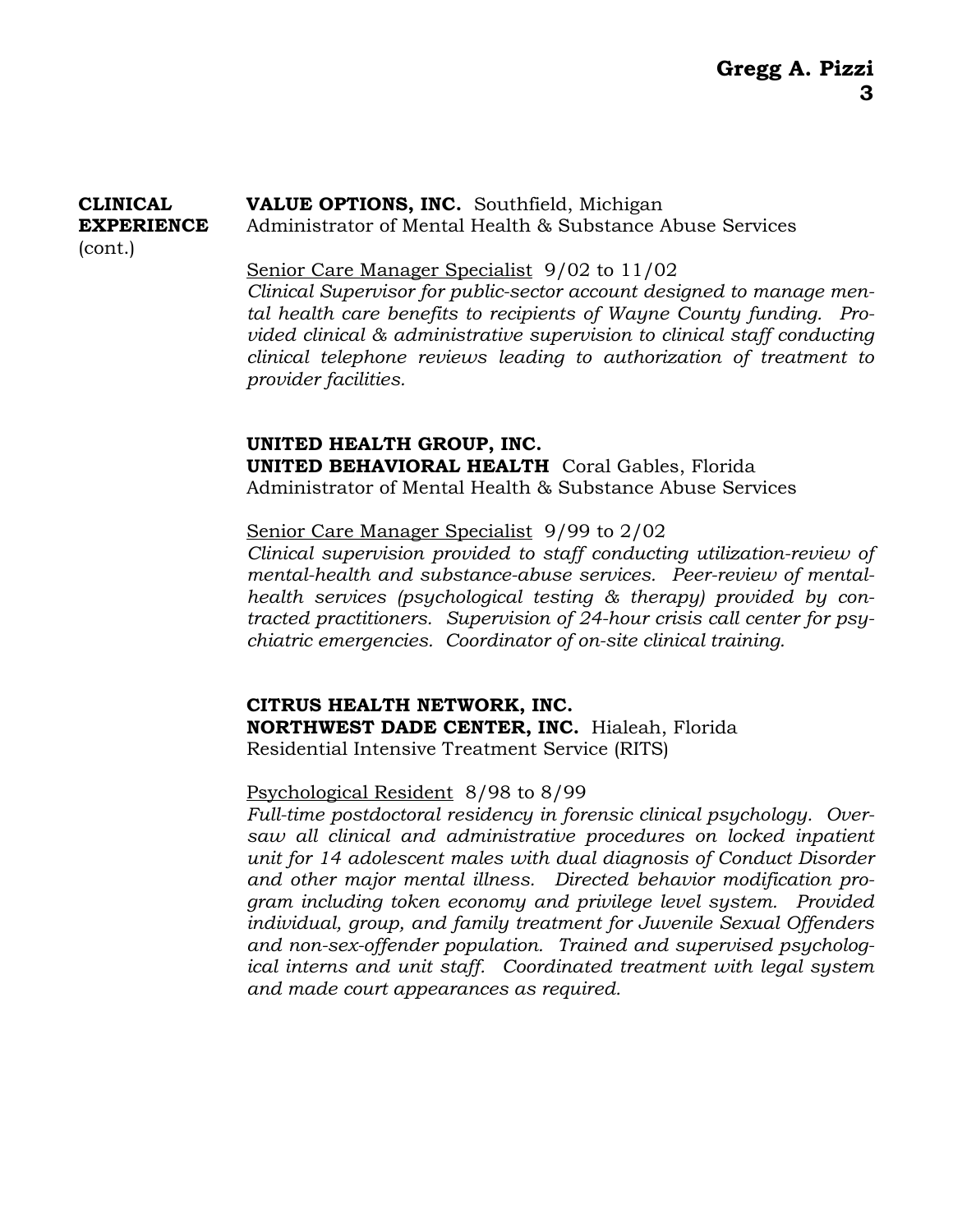### **CLINICAL CITRUS HEALTH NETWORK, INC. EXPERIENCE NORTHWEST DADE CENTER, INC.** Hialeah, Florida (cont.) APA-Accredited Predoctoral Internship in Clinical Psychology

#### Psychological Intern 8/97 to 7/98

*Full-time predoctoral internship in clinical psychology. Outpatient psychotherapy with adults, adolescents, and children. Psychological testing of adults and children in both inpatient and outpatient settings. Diagnostic and evaluative services in Assessment and Emergency Service. Three rotations: Children's Crisis Stabilization Unit, Residential Intensive Treatment Service, and Juvenile Court Assessment Service. Majority of services provided in Spanish.* 

#### **NEW YORK STATE PSYCHIATRIC INSTITUTE**

**COLUMBIA UNIVERSITY** New York, New York HIV Center for Clinical and Behavioral Studies

 Volunteer Group Facilitator 11/96 to 4/97 *Co-leader of group workshops for couples of mixed HIV status in THE COUPLES PROJECT, a clinical/research program designed to teach couples communication and problem-solving skills. Conducted in collaboration with the community-based agency BODY POSITIVE.* 

## **SAINT VINCENT'S HOSPITAL AND MEDICAL CENTER** NYC

TalkSafe Program

 Volunteer Counselor 2/96 to 2/97 *Outpatient-based individual counseling focused on reduction of highrisk behavior and maintenance of HIV-negative serostatus.* 

**NEW YORK UNIVERSITY MEDICAL CENTER BELLEVUE HOSPITAL CENTER** New York, New York Bilingual Treatment Program Clinic

#### Psychology Extern 9/95 to 8/96

*Outpatient individual and group psychotherapy with Spanish-speaking adults and children. Co-therapist of Women's Trauma Group for physically- and sexually-abused women. Co-therapist of General Psychotherapy Group for higher-functioning adult outpatients. Inpatient and outpatient psychodiagnostic testing. Intakes and patient consultation. All services provided in Spanish.*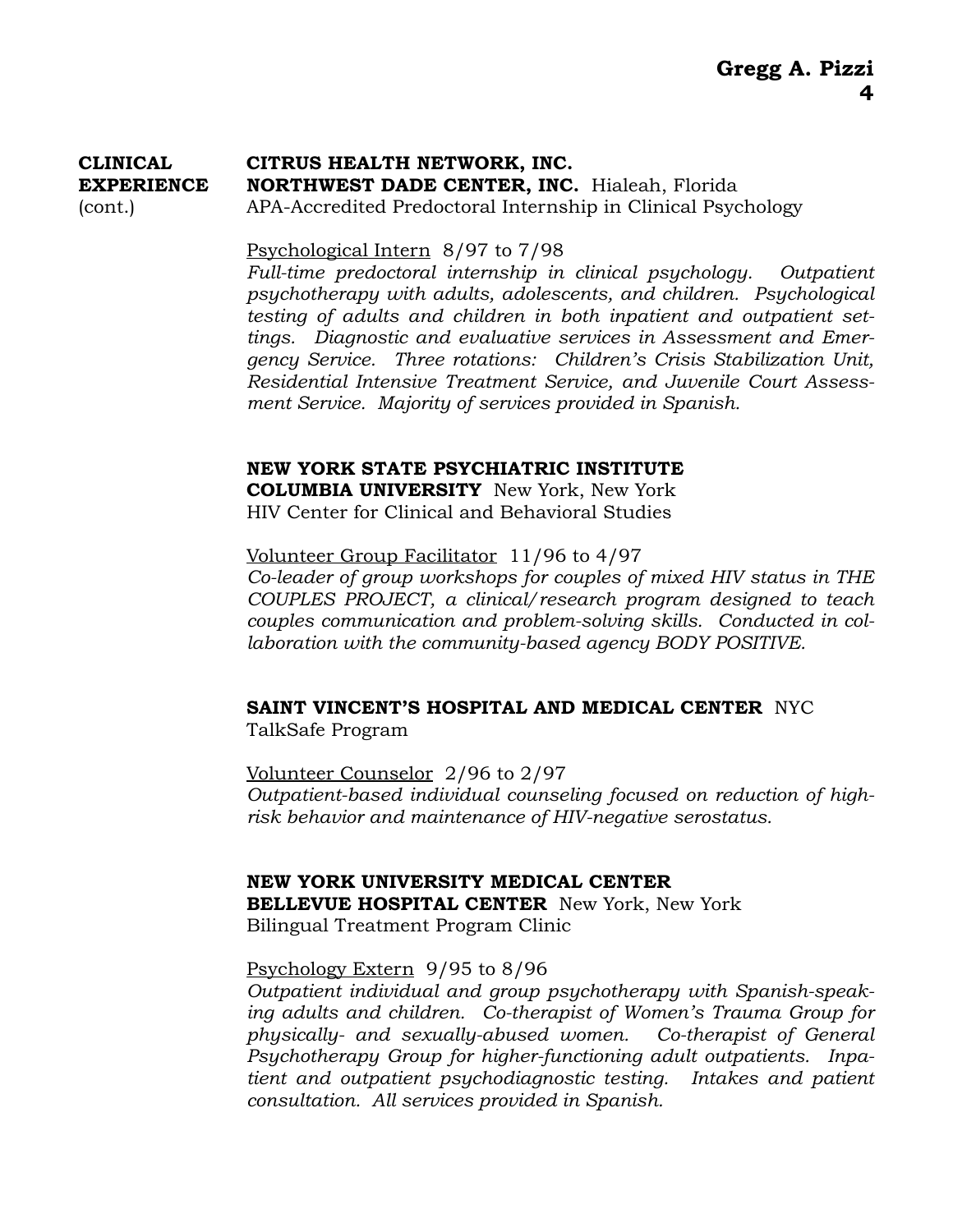#### **CLINICAL ST. LUKE'S/ROOSEVELT HOSPITAL CENTER** New York, NY **EXPERIENCE** Transitional Day Treatment Program

(cont.)

Psychology Extern 11/94 to 6/95

*Primary therapist/case manager for severely-ill psychiatric patients in transition from inpatient care to outpatient treatment. Individual and group therapy. Intakes, presentation of patients at staffings, discharge planning. Trained in cognitive-behavioral psychotherapy.* 

**ALBERT EINSTEIN COLLEGE OF MEDICINE** Bronx, New York Sound View Throgs Neck Community Mental Health Center

 Psychology Assistant 10/93 to 6/95 *Primary therapist for patients with chronic psychiatric disabilities in Project ACES, a supported employment rehabilitation program. Provided treatment, case management, & social-skills classes. Services provided in English and Spanish.*

#### **TEACHING COLLEGE OF NEW ROCHELLE** New Rochelle, New York **EXPERIENCE** College of Arts and Sciences

Adjunct Instructor 1/97 to 5/97 *Taught two undergraduate courses in Department of Psychology: Abnormal Psychology & Dynamics of Group Psychotherapy*

**RESEARCH YESHIVA UNIVERSITY** New York, New York **EXPERIENCE** Ferkauf Graduate School of Psychology

> Doctoral Research Project June 1998 Dissertation Title: *HIV Sexual Risk Perception in Latino Men Who Have Sex With Men (LMSM)* Advisor: Lawrence J. Siegel, Ph.D., Dean

**NEW YORK STATE PSYCHIATRIC INSTITUTE COLUMBIA UNIVERSITY** New York, New York HIV Center for Clinical and Behavioral Studies

Research Assistant 8/96 to 6/97 *Outreach assistance and data analysis for the Latin American Men's Study, a study of the sexual behavior and attitudes of Latino men from Colombia, Dominican Republic, Mexico, and Puerto Rico.*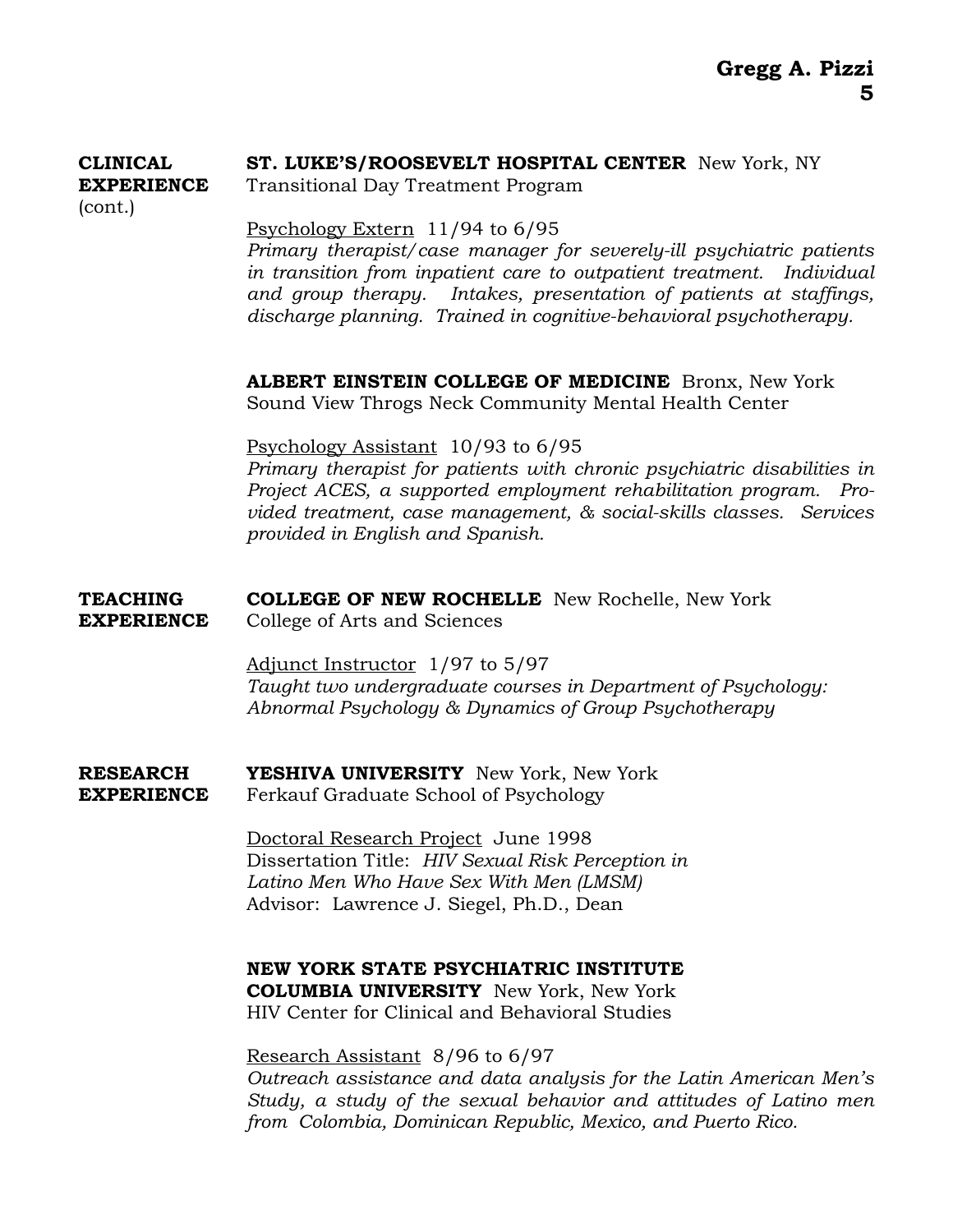#### **RESEARCH ALBERT EINSTEIN COLLEGE OF MEDICINE** Bronx, New York **EXPERIENCE** Soundview Throgs Neck Community Mental Health Center

(cont.)

**TIONS** 

#### Research Assistant 10/93 to 6/95

*Interviewed participants, administered psychological assessments, entered and analyzed data for Project ACES, a supported employment rehabilitation program for patients with chronic psychiatric disabilities. Services provided in English and Spanish.*

#### **PRESENTA- MICHIGAN PSYCHOLOGICAL ASSOCIATION (MPA)**

 November 3, 2006: MPA Fall Conference, Livonia, Michigan *Ethical Guidelines for the Provision of Psychological Services to Non-Heterosexual Patients and Clients* Gregg A. Pizzi, Psy.D., Chairperson, MPA Task Force on Diversity

#### **MICHIGAN DEPARTMENT OF COMMUNITY HEALTH CENTER FOR FORENSIC PSYCHIATRY**

January 27, 2006: Department of Training & Research *HIV in Corrections* Gregg A. Pizzi, Psy.D., Psychologist HIV/AIDS Trainer

August 11, 2005: Clinical Case Conference *Evaluation and Treatment of a Sexual Offender* Gregg A. Pizzi, Psy.D., Coordinator, PATH Program

#### **EIGHTH ANNUAL CHILDREN'S MENTAL HEALTH CONFERENCE FOR MENTAL HEALTH AGENCIES, SCHOOLS AND PARENTS**

May 19, 1999: Wyndham Miami-Biscayne Bay Hotel, Miami, FL *Integration of a Residential Behavior Modification Program for Adolescents with Daily School Participation: RITS and Miami-Dade County Public Schools*  Ana A. Rivas-Vázquez, Ph.D., ABPP Gregg A. Pizzi, Psy.D. John A. Thorson, M.Ed.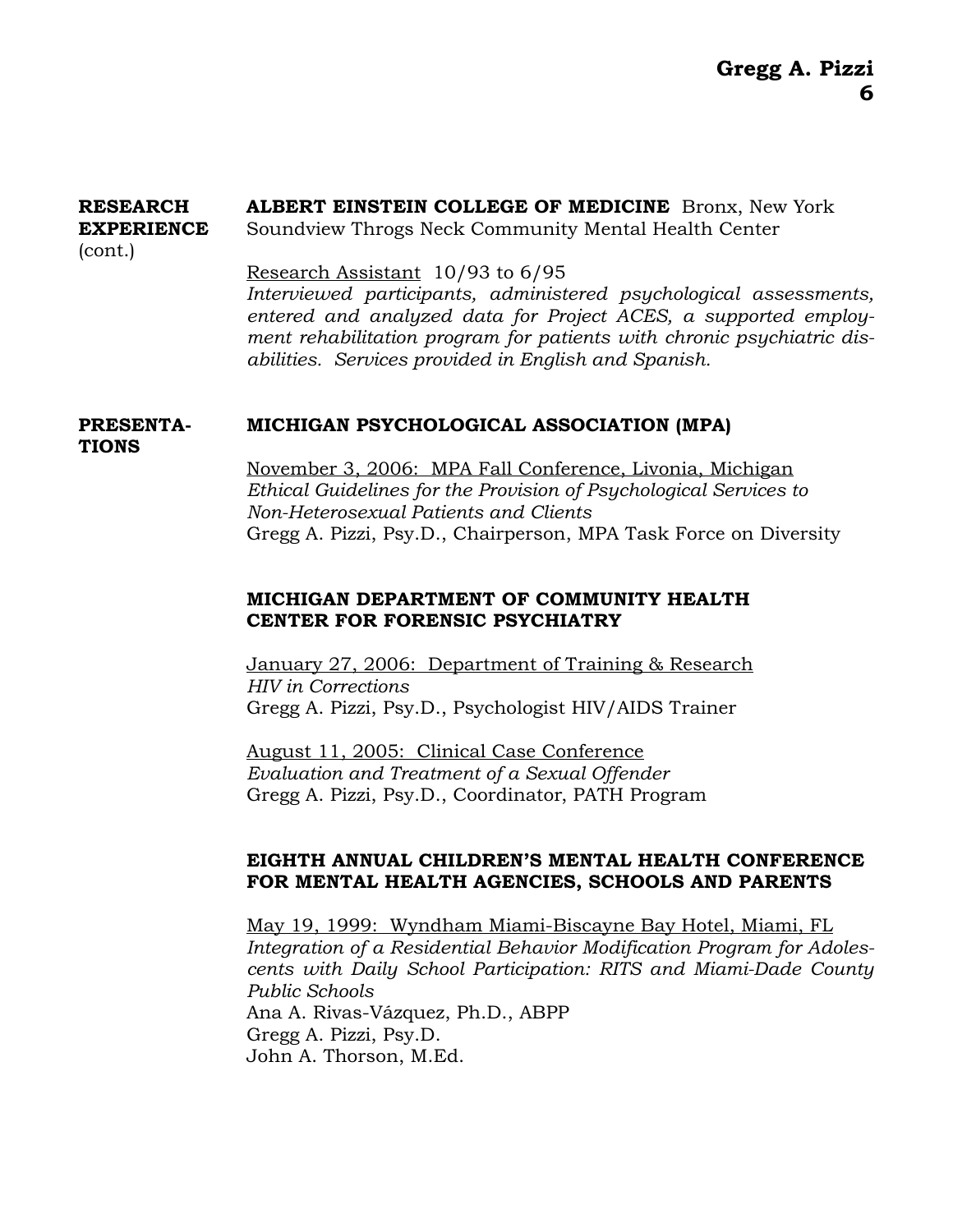#### **PA'FUERA PA'LANTE: FIRST NORTHEAST LATINO/LATINA LESBIAN, GAY, BISEXUAL AND TRANSGENDER CONFERENCE**

 June 21, 1997: Fashion Institute of Technology, New York City *Latin American Men Who Have Sex With Men and Transgender People: A Rainbow of Sexual Cultures*  Alex Carballo-Diéguez, Ph.D. Luis Nieves-Rosa, B.A. Francisco Díaz, M.D. Gregg A. Pizzi, M.A.

#### **MEDIA American Psychological Association** (APA)

Monitor On Psychology February 2016 *Lights, Camera, ¡Acción!* Feature Article on Dr. Gregg A. Pizzi Tori DeAngelis

#### **Turner Broadcasting System, Inc. Cable News Network (CNN)**

 CALA with Ismael Cala on CNNE (CNN en Español) *Constelaciones Familiares* Aired July 3, 2015

#### **NBCUniversal / NBCUniversal Hispanic Group Telemundo**

Caso Cerrado *Psychological Expert* Aired 2013 onward

#### **PROFESSIONAL American Psychological Association** (APA)

**AFFILIATIONS** *Member* 

 **Florida Psychological Association** (FPA) *Past Member*  **Dade County Psychological Association** (DCPA) *Past Member* **Gay & Lesbian Medical Association** (GLMA) *Past Member* **Imago Relationships International** (IRI) *Clinical Member* **Michigan Psychological Association** (MPA) *Past Member, Board of Directors Past Chairperson, Diversity Committee*  **HIV Office for Psychology Education (HOPE)**  *Psychologist HIV/AIDS Trainer* (2003-2014) **Oakwood Heritage Hospital** Taylor, Michigan *Staff Psychologist* (2007-2009)